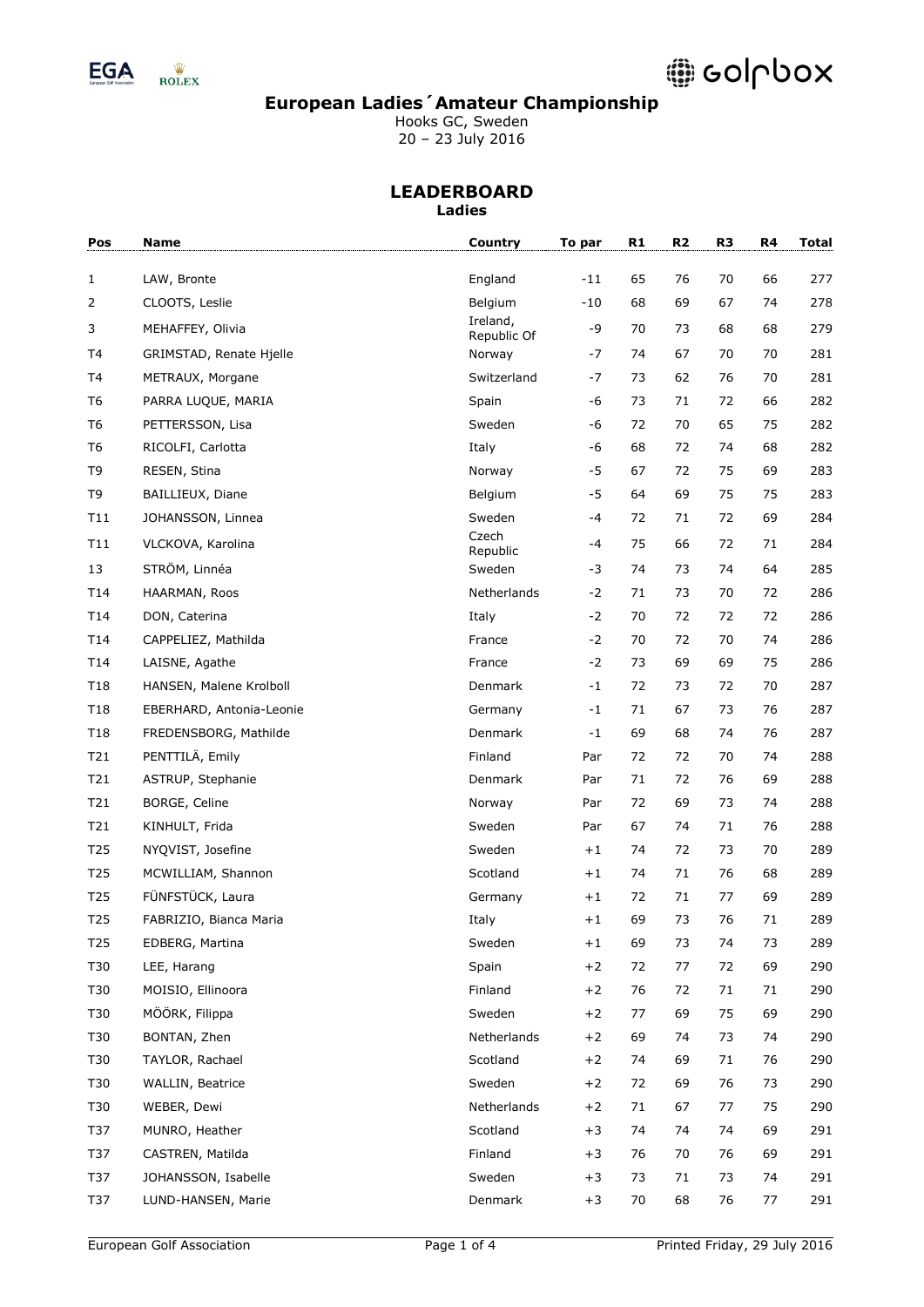

# **DODOX**

### **European Ladies´Amateur Championship**

Hooks GC, Sweden 20 – 23 July 2016

| Pos       | Name                       | Country                 | To par | R1 | R2 | R <sub>3</sub> | R4 | <b>Total</b> |
|-----------|----------------------------|-------------------------|--------|----|----|----------------|----|--------------|
| T41       | ZASIO, Salomé              | France                  | $+4$   | 70 | 78 | 74             | 70 | 292          |
| T41       | FANALI, Alessandra         | Italy                   | $+4$   | 74 | 74 | 71             | 73 | 292          |
| T41       | ANDERSSON, Linn            | Sweden                  | $+4$   | 75 | 71 | 75             | 71 | 292          |
| T41       | LEANDER, My                | Sweden                  | $+4$   | 72 | 73 | 73             | 74 | 292          |
| T41       | MARFA, Paz                 | Spain                   | $+4$   | 72 | 73 | 73             | 74 | 292          |
| T41       | HENSELEIT, Esther          | Germany                 | $+4$   | 71 | 73 | 73             | 75 | 292          |
| T41       | FINNE-IPSEN, Cecilie       | Denmark                 | $+4$   | 69 | 74 | 74             | 75 | 292          |
| T41       | ZEEB, Sophia               | Germany                 | $+4$   | 72 | 70 | 77             | 73 | 292          |
| T49       | CLAISSE, Mathilde          | France                  | $+5$   | 77 | 68 | 77             | 71 | 293          |
| T49       | LANDEGREN, Mia             | Sweden                  | $+5$   | 73 | 72 | 76             | 72 | 293          |
| T49       | FRYDLOVA, Kristyna         | Czech<br>Republic       | $+5$   | 74 | 70 | 74             | 75 | 293          |
| T52       | METRAUX, Kim               | Switzerland             | $+6$   | 72 | 76 | 71             | 75 | 294          |
| T52       | <b>BRUUN, Mariell</b>      | Norway                  | $+6$   | 71 | 76 | 74             | 73 | 294          |
| T52       | CARPINELLI, Gioia          | Switzerland             | $+6$   | 75 | 68 | 78             | 73 | 294          |
| 55        | LAFOURCADE, Charlotte      | France                  | $+7$   | 72 | 78 | 70             | 75 | 295          |
| T56       | HAUSMANN, Sophie           | Germany                 | +9     | 73 | 75 | 72             | 77 | 297          |
| T56       | ROSS, Jessica              | Ireland,<br>Republic Of | $+9$   | 74 | 71 | 77             | 75 | 297          |
| T56       | THOMSEN, Puk Lyng          | Denmark                 | $+9$   | 68 | 77 | 76             | 76 | 297          |
| T56       | MEEKERS, Romy              | Netherlands             | $+9$   | 71 | 74 | 75             | 77 | 297          |
| T56       | LUŇÁČKOVÁ, Františka       | Czech<br>Republic       | $+9$   | 69 | 72 | 79             | 77 | 297          |
| T61       | VLASINOVA, Katerina        | Czech<br>Republic       | $+10$  | 75 | 74 | 73             | 76 | 298          |
| T61       | SIMONSEN, Kristin          | Norway                  | $+10$  | 75 | 71 | 72             | 80 | 298          |
| <b>MC</b> | KNECHT, Vanessa            | Switzerland             | $+7$   | 79 | 74 | 70             |    | 223          |
| <b>MC</b> | MEICHTRY, Azelia           | Switzerland             | $+7$   | 76 | 73 | 74             |    | 223          |
| <b>MC</b> | BANON IBANEZ, Silvia       | Spain                   | $+7$   | 76 | 73 | 74             |    | 223          |
| MC        | COLOMBOTTO ROSSO, Lucrezia | Italy                   | $+7$   | 75 | 75 | 73             |    | 223          |
| <b>MC</b> | DE CORTE, Charlotte        | Belgium                 | $+7$   | 75 | 74 | 74             |    | 223          |
| MC        | VOELKER, Greta Isabella    | Germany                 | $+7$   | 75 | 73 | 75             |    | 223          |
| МC        | HUALDE ZÚÑIGA, Elena       | Spain                   | $+7$   | 74 | 75 | 74             |    | 223          |
| МC        | LIDDELL, Fiona             | Germany                 | $+7$   | 72 | 70 | 81             |    | 223          |
| МC        | ARAFI, Tiffany             | Switzerland             | $+7$   | 71 | 70 | 82             |    | 223          |
| МC        | FOLKE, Moa                 | Sweden                  | $+7$   | 70 | 74 | 79             |    | 223          |
| МC        | GRANT, Linn                | Sweden                  | $+8$   | 80 | 74 | 70             |    | 224          |
| MC        | RYAN, Chloe                | Ireland,<br>Republic Of | $+8$   | 77 | 72 | 75             |    | 224          |
| МC        | SIMMERMACHER, Magdalena    | Argentina<br>Slovakia   | $+8$   | 77 | 70 | 77             |    | 224          |
| $MC$      | HEČKOVÁ, Natália           | (slovak<br>Republic)    | $+8$   | 76 | 73 | 75             |    | 224          |
| MC        | VAN RESPAILLE, Laura       | France                  | $+8$   | 73 | 72 | 79             |    | 224          |
| МC        | TIAN, Xiaolin              | China                   | $+9$   | 76 | 72 | 77             |    | 225          |
|           |                            |                         |        |    |    |                |    |              |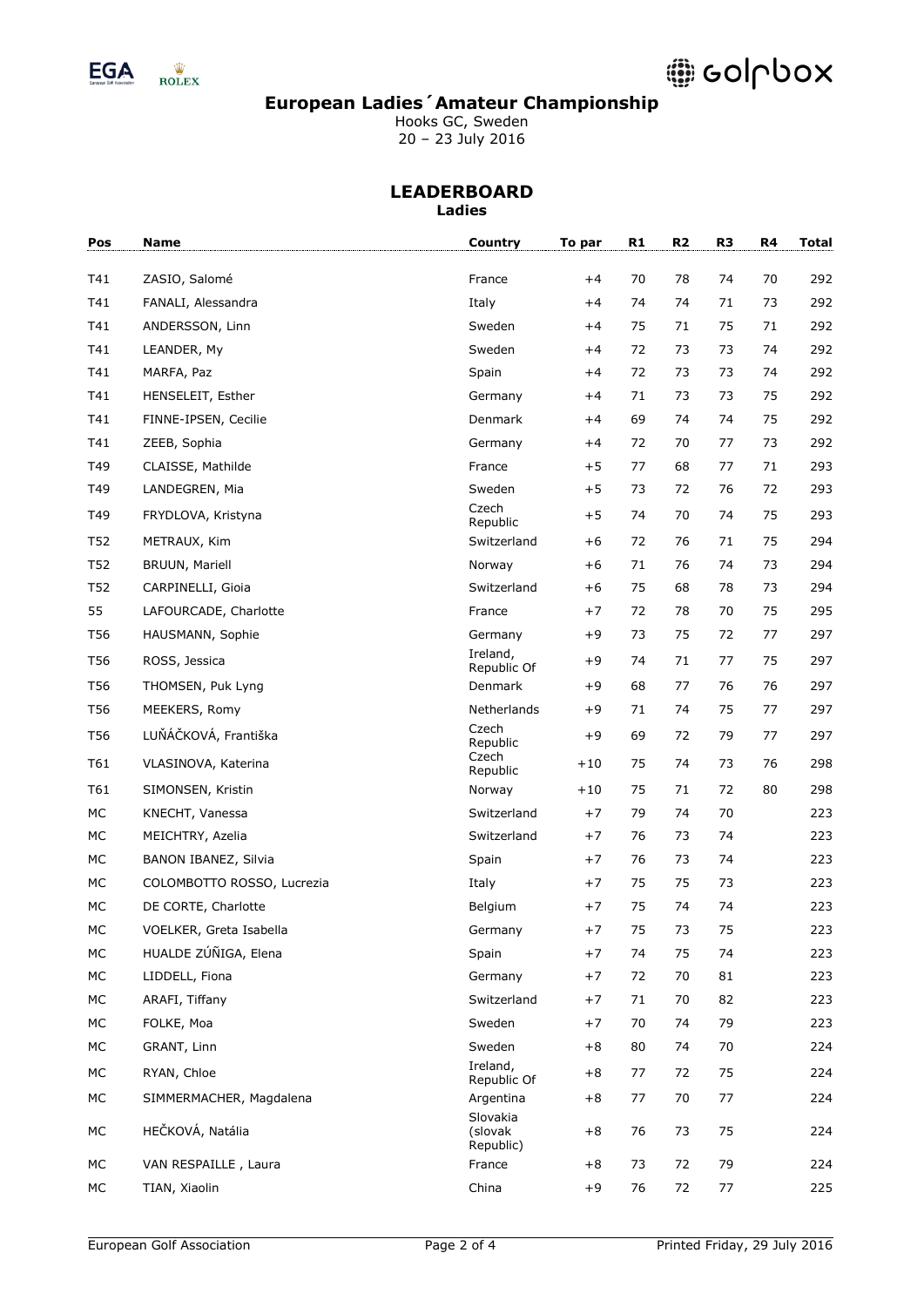

## **DODOX**

### **European Ladies´Amateur Championship**

Hooks GC, Sweden 20 – 23 July 2016

| Pos | Name                      | Country           | To par | R1 | R <sub>2</sub> | R <sub>3</sub> | R4<br><b>Total</b> |
|-----|---------------------------|-------------------|--------|----|----------------|----------------|--------------------|
| МC  | WOLD, Marthe              | Norway            | $+9$   | 75 | 72             | 78             | 225                |
| МC  | GENOUX, Elise             | France            | $+9$   | 74 | 76             | 75             | 225                |
| МC  | HERBAUT, Anyssia          | France            | $+9$   | 74 | 72             | 79             | 225                |
| МC  | BOFILL, Cecilie           | Denmark           | $+9$   | 74 | 71             | 80             | 225                |
| МC  | ROSSEL, Rachel            | Switzerland       | $+9$   | 72 | 76             | 77             | 225                |
| МC  | BELAC, Ana                | Slovenia          | $+9$   | 72 | 76             | 77             | 225                |
| МC  | SANJUAN, Covadonga        | Spain             | $+9$   | 72 | 75             | 78             | 225                |
| МC  | NORDAAS, Sandra           | Norway            | $+9$   | 71 | 74             | 80             | 225                |
| МC  | LIAUTIER, Charlotte       | France            | $+9$   | 71 | 72             | 82             | 225                |
| МC  | HANSEN, Line toft         | Denmark           | $+10$  | 81 | 73             | 72             | 226                |
| МC  | SANJUAN GUTIERREZ, Ana    | Spain             | $+10$  | 78 | 74             | 74             | 226                |
| МC  | WOLF, Amina               | Germany           | $+10$  | 76 | 72             | 78             | 226                |
| МC  | LUŇÁČKOVÁ, Marie          | Czech<br>Republic | $+10$  | 73 | 79             | 74             | 226                |
| МC  | PEREZ SANMARTIN, Marta    | Spain             | $+10$  | 72 | 75             | 79             | 226                |
| МC  | GOADBY, Chloe             | Scotland          | $+10$  | 72 | 74             | 80             | 226                |
| МC  | LOUIS, Clarisse           | Belgium           | $+11$  | 80 | 71             | 76             | 227                |
| МC  | ZEITLER, Lea              | Austria           | $+11$  | 80 | 71             | 76             | 227                |
| МC  | LAMB, Sophie              | England           | $+11$  | 77 | 74             | 76             | 227                |
| MC  | SALORT, Chloé             | France            | $+11$  | 76 | 76             | 75             | 227                |
| МC  | ROUSSIN-BOUCHARD, Pauline | France            | $+11$  | 73 | 76             | 78             | 227                |
| МC  | PELAEZ TRIVIÑO, Ana       | Spain             | $+11$  | 73 | 74             | 80             | 227                |
| МC  | FERNANDEZ, Fatima         | Spain             | $+11$  | 72 | 76             | 79             | 227                |
| MC  | GARCIA, Sofia             | Paraguay          | $+12$  | 78 | 72             | 78             | 228                |
| МC  | OREHEK, Ursa              | Slovenia          | $+12$  | 76 | 74             | 78             | 228                |
| МC  | MANZALINI, Clara          | Italy             | $+12$  | 75 | 73             | 80             | 228                |
| МC  | MORESCO, Angelica         | Italy             | $+12$  | 74 | 76             | 78             | 228                |
| МC  | OLARRA, Ainhoa            | Spain             | $+12$  | 73 | 73             | 82             | 228                |
| МC  | PERSSON, Cajsa            | Sweden            | $+12$  | 72 | 76             | 80             | 228                |
| МC  | GRECHI, Emma              | France            | $+12$  | 71 | 78             | 79             | 228                |
| МC  | HENNING, Stephanie        | Sweden            | $+12$  | 71 | 76             | 81             | 228                |
| МC  | MAGNUSSON, Anna           | Sweden            | $+13$  | 77 | 77             | 75             | 229                |
| МC  | CNOPS, Fanny              | Belgium           | $+13$  | 75 | 80             | 74             | 229                |
| МC  | WINNING, Olivia           | England           | $+13$  | 75 | 79             | 75             | 229                |
| МC  | BARQUIN, Celia            | Spain             | $+13$  | 75 | 75             | 79             | 229                |
| МC  | HERRÁEZ GÁLVEZ, María     | Spain             | $+13$  | 75 | 71             | 83             | 229                |
| МC  | KOUSKOVA, Sara            | Czech<br>Republic | $+13$  | 74 | 75             | 80             | 229                |
| МC  | VEYSSEYRE, Marion         | France            | $+13$  | 73 | 76             | 80             | 229                |
| МC  | NISTRUP, Caroline         | Denmark           | $+14$  | 77 | 79             | 74             | 230                |
| МC  | RYSKOVA, Hana             | Czech<br>Republic | $+14$  | 77 | 77             | 76             | 230                |
| МC  | FENDT, Ines               | Austria           | $+14$  | 75 | 78             | 77             | 230                |
|     |                           |                   |        |    |                |                |                    |